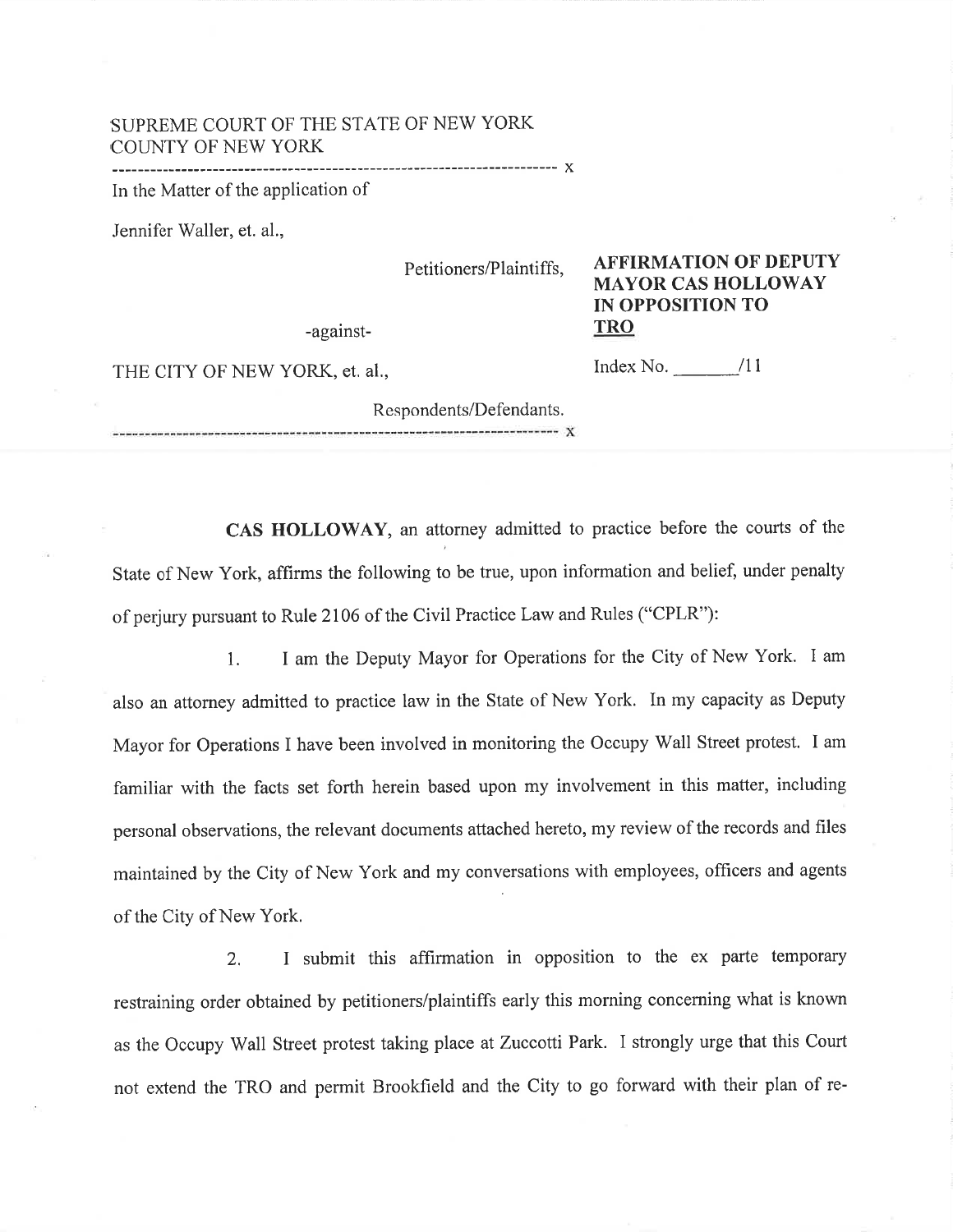opening the park to all members of the general public, including protestors, while taking steps to prohibit the use of the park in a manner that creates a public safety hazard, allows unhealthy and unsafe conditions to flourish and prevents all members of the general public from using and enjoying the park. If this TRO is extended and conditions in the Park are allowed to be restored to that which existed immediately prior to this morning's enforcement action, the unsafe and unsanitary conditions and the substantial threat to public safety as determined by the Police and Fire Departments, and detailed herein will once again be created.

3. At approximately 1:00 this morning, members of the New York City police Department present at Zuccotti Park began announcing via bullhom and written notices instructing those occupying the Park that (1) they must immediately remove all property, including tents, sleeping bags and tarps, from the Park.; (2) they must immediately leave the park on a temporary basis so that it can be restored to its intended use; (3) they will be allowed to return to the Park when this work is complete; (4) if they fail to remove their property, it will be removed and transported to a Department of Sanitation garage at 57<sup>th</sup> Street where it can be recovered with proper identification; and (5) if they fail to leave the park, or it they interfere with efforts to remove property from the park, they will be subject to arrest.

. 4. Presently the Park remains closed to the public as it is restored to a condition in which it will be open and available to both the Occupy Wall Street protestors and other members of the general public, however, as the Mayor indicated during his address earlier today it is our intention that the Park re-open imminently.

5. As detailed herein, this response was necessary because conditions in the park prevented the park from being open and accessible to all members of the public as required

-2-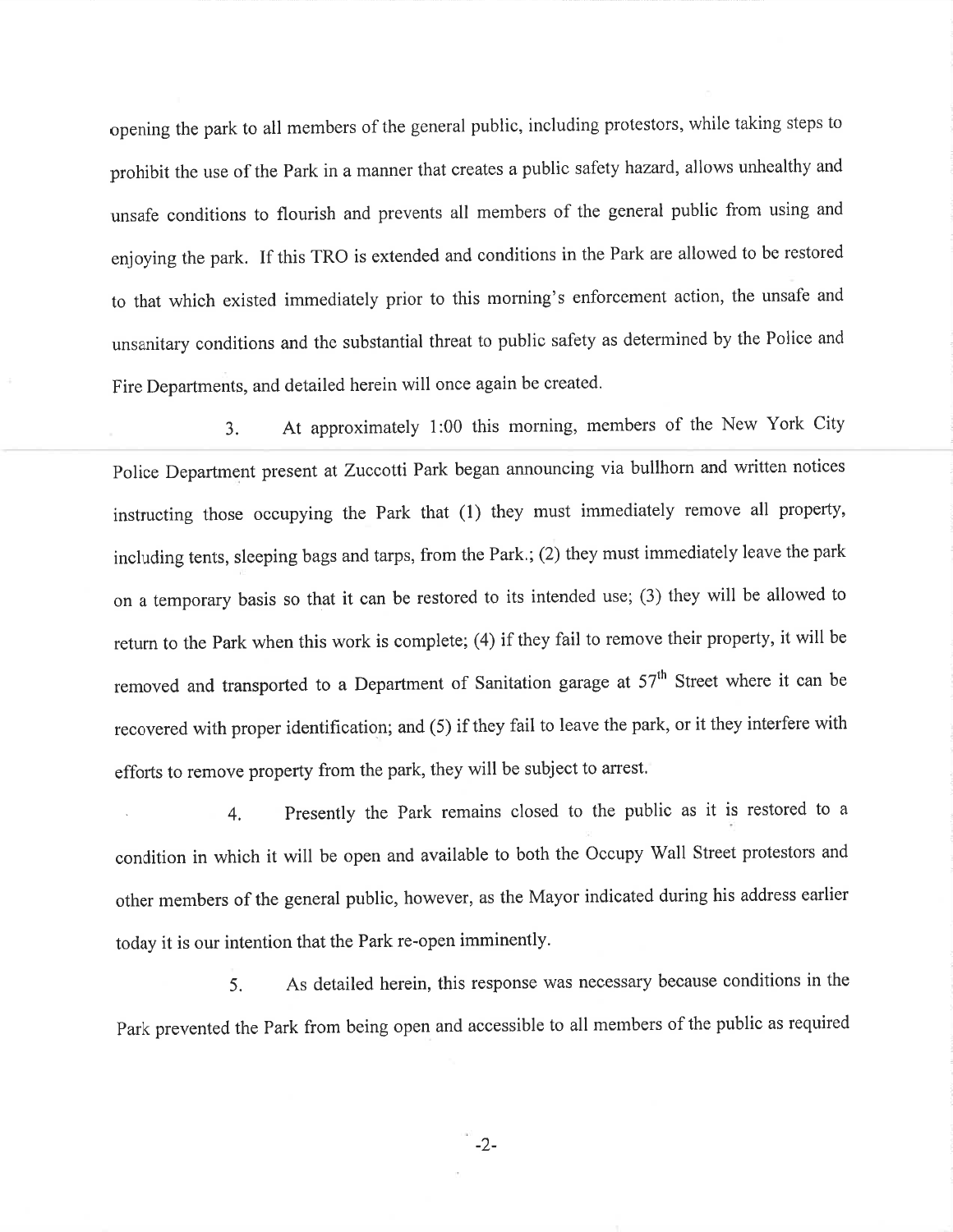by its special permit and also constituted a fire safety hazard as determined by the Fire Department.

6. The timing of the response was also necessary because, as detailed herein, giving advance notice, or conducting the restoration during daytime hours would have presented a significant risk to the occupiers, law enforcement and members of the general public in the vicinity of the park as illustrated by all that has occurred in the Park since the occupation began on September 17, including organized resistance when Brookfield previously gave advance notice; violence in other Occupy Wall Street locations throughout the nation that has occurred when government attempted to remove occupiers from sites; and the large presence of tourists, residents and business people in the immediate vicinity of the Park during daytime hours.

7. Photographs illustrating the conditions in the Park as of 2:00 p.m. yesterday are attached hereto as Exhibit A. I have reviewed the photos, and I personally observed these conditions forming during repeated visits over the past few weeks. I personally witnessed the steady accumulation of combustibles, smoking, and other hazards shown in the photos. My most recent visit was Friday evening, when I circled the park and walked through the entire site. During that visit I witnessed many conditions similar to those depicted in the photos. In addition, it is my understanding that as of this weekend the protestors began to bring in wooden pallets to elevate their tents and erect a wooden structure which significantly increased the risk of fire.

8. As a result of these conditions the Fire Commissioner also issued an order to Brookfield Properties, inter alila, directing the removal of combustibles and clearing all obstructions so as to maintain the Park's egress free from obstructions. A copy of the order is attached as Exhibit B.

-3-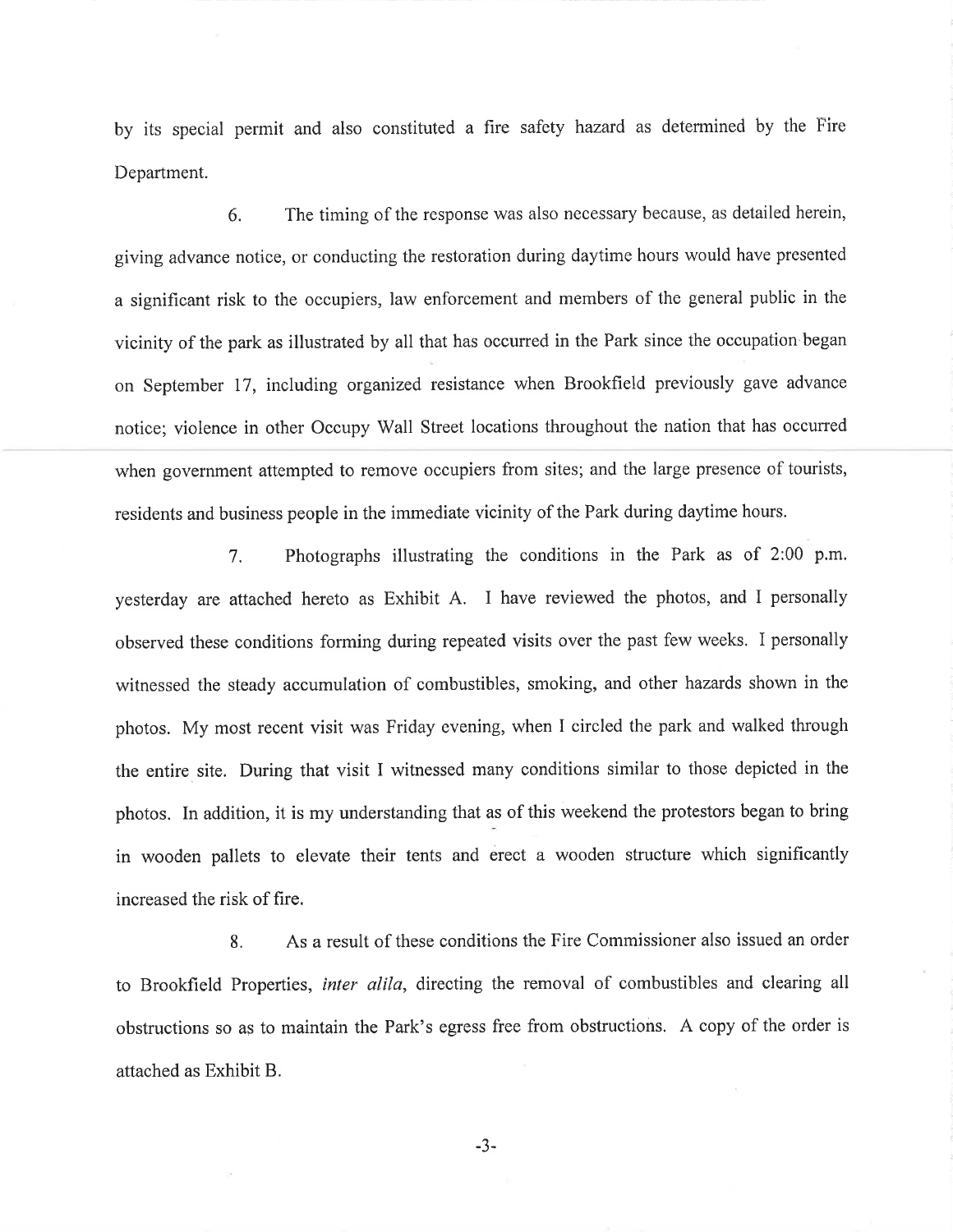Park Background

9. Zuccotti Park is a public plaza that was created in 1968 via a City Planning special permit issued pursuant to then-existing sections of the New York City Zoning Resolution. The special permit requires that the owner of the plaza (currently Brookfield Properties) maintain the plaza in a manner that closely resembles a public park in that it must be open to the public and maintained for public use 365 days per year. For example, the owner is responsible for, among other things, repairing broken benches and fixtures, maintaining plantings, cleaning the property, removing trash, and abating hazards.

10. While the plaza must generally be open and accessible to the public, the owner can impose conditions on that invitation which can take the form of reasonable rules. Brookfield's rules of conduct for members of the public using Zuccotti Park prohibit, among other things, 1) camping; 2) the erection of tents and other structures; 3) the placement of tarps, sleeping bags and other coverings on the property; and 4) the storage of personal property on the ground, benches and sitting areas

## Occupy Wall Street History

11. On or about September 17,2011, a group known as Occupy Wall Street began occupying Zuccotti Park on a 24-hour a day basis for the purported purpose of a demonstration. Shortly thereafter, the occupiers began to erect a small number of tents and other structures in the Park.

12. Within the first week the Police Department removed tents under the provision of the Administrative Code which prohibits erecting structures in public places. During this effort the Police Department met some resistance from the demonstrators.

-4-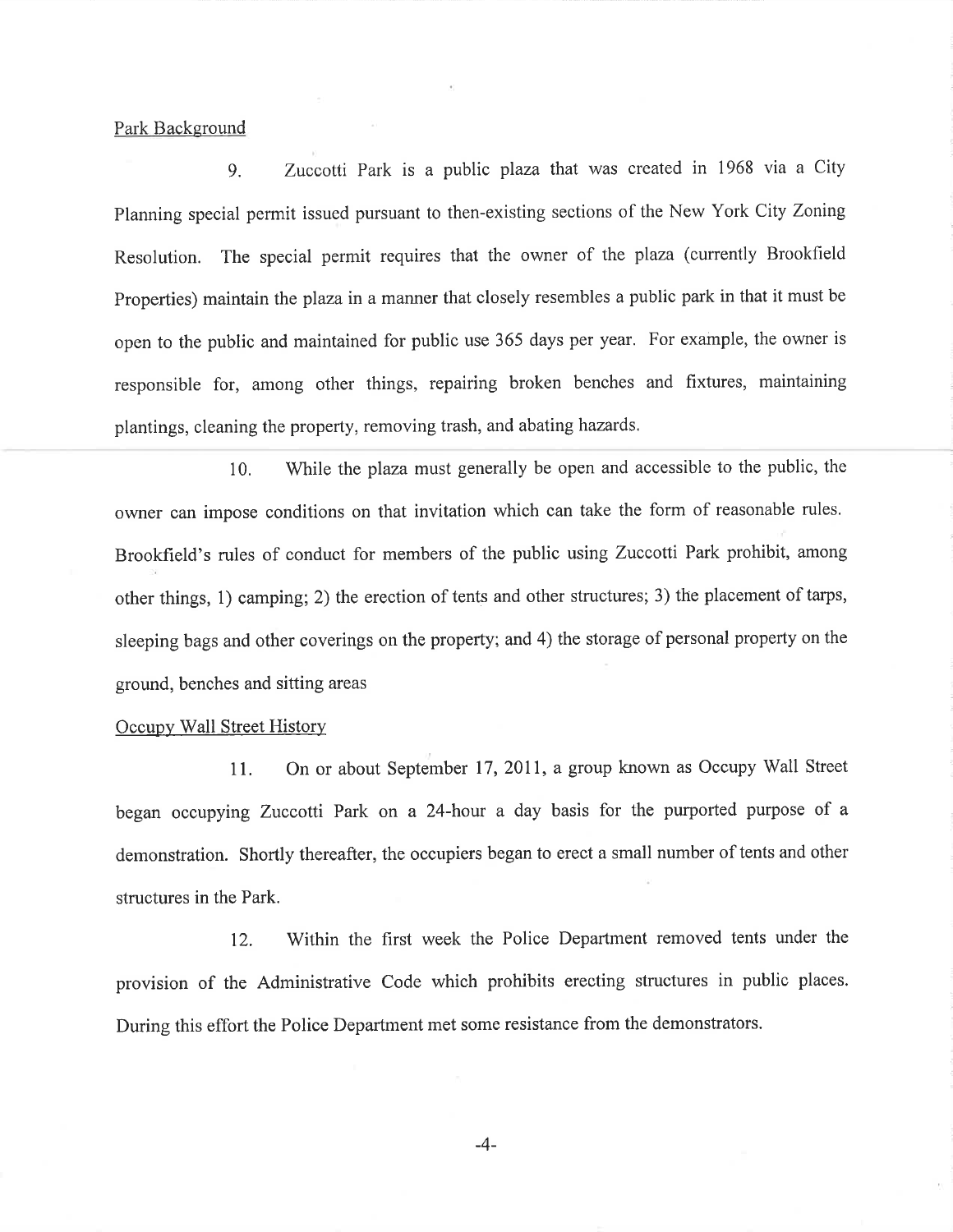13. Thereafter, tents did not begin to appear again until the second week of October. At that time, an initial attempt to remove the newly erected "medical tent" was met with resistance by protestors who surrounded the tent and would not allow the Police Department to take action. Since that time both the number and elaborate nature of tents has steadily grown.

14. In mid-October, at the request of Brookfield Properties, the City worked with Brookfield to facilitate Brookfield's ability to remove the demonstrators and their belongings on a temporary and section-by-section basis, Demonstrators were given approximately 24-hours advance notice of Brookfield's intent to conduct this cleaning effort. This notice gave the demonstrators time to marshal their forces and plan an effort to resist the cleaning.

15. In contrast to the usual 150-200 people who spend the night in the Park, when the Police Department arrived in the early morning hours on the day of the scheduled cleaning there were over 2,000 people in the Park and overflowing into the streets where they began marching. While the scheduled cleaning had been cancelled in advance of the Police Department's arrival, had Brookfield wanted to attempt to go forward with the cleaning effort it would have been difficult and dangerous for the Police Department to attempt to remove people under those conditions.

16. It is our understanding that the occupiers and their supporters monitor communications on police radios and have applications on their phones which enable them to send messages to quickly marshal supporters to come to the site should there be a need. Indeed, we are aware that shortly after the Police Department arrived this morning, the protestors began to send electronic messages in an attempt to draw supporters to the Park to hamper the Police Department's efforts to make the Park safe.

-5-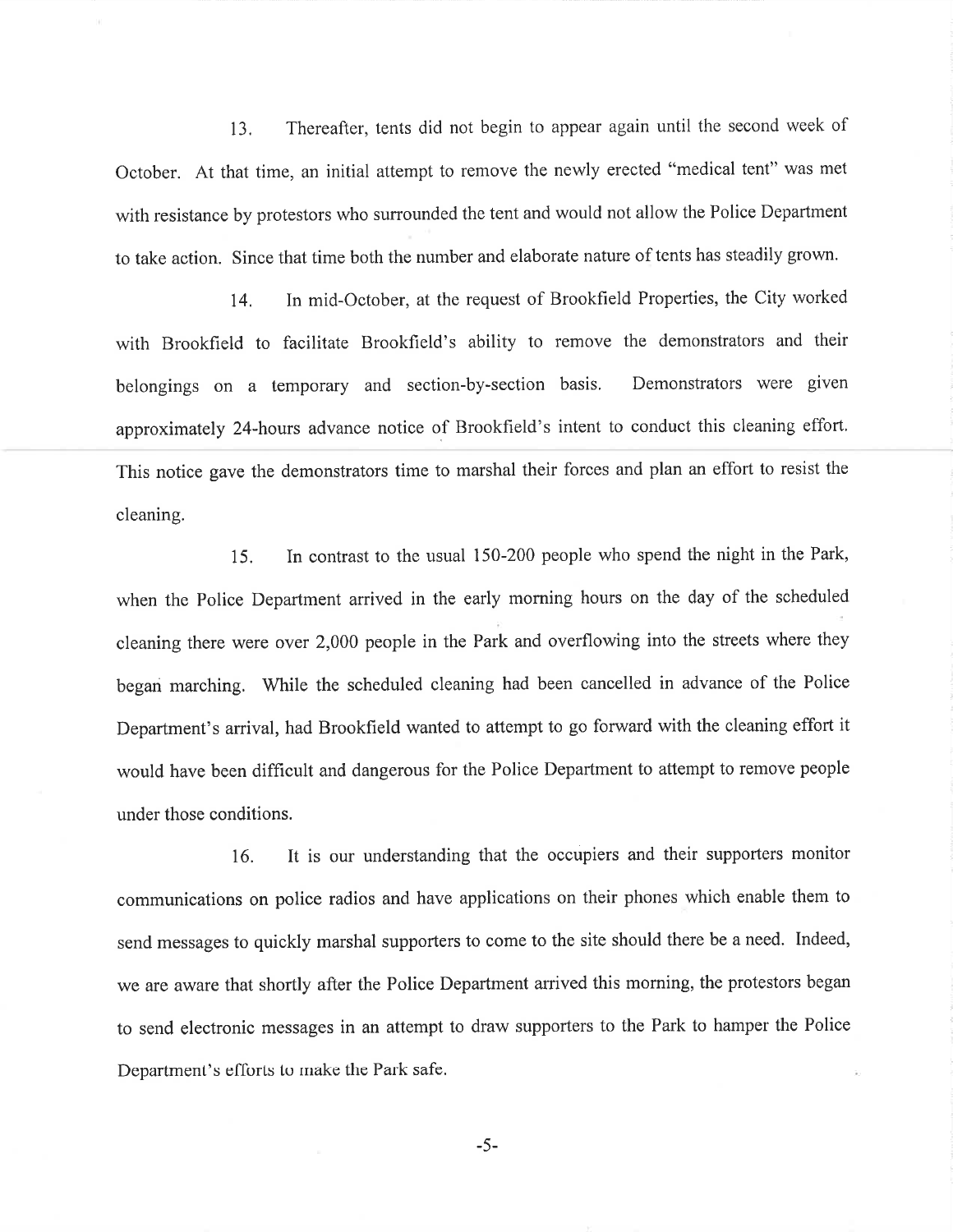17, Makeshift items that can be used as weapons, such as cardboard tubes with metal pipes inside, had been observed among the occupiers' possessions and, after the march on the Brooklyn Bridge, knives, mace and hypodermic needles were observed discarded onto the roadway. Thus, it was our understanding that the protestors may have had a significant number of items that could potentially be used as weapons. However, as the configuration of tents and people in the Park make it unsafe for police officers to go through the Park on routine patrol, recently officers have only entered the Park to respond to incidents such as 911 calls. As a result, the type of items being stored in the area was not entirely known prior to the clearing.

18. In addition, what was before a park with little to no crime has seen approximately 73 misdemeanor and felony complaints and approximately 50 arrests since the occupy movement began, and people who have a known history of violent interactions with the police have been observed in and around the Park.

ß. Quality of life issues, including noise caused by drumming and urination and defecation in public were also pervasive and the plaintiffs/petitioners' assertions that the Park was being maintained in a healthy and safe condition are simply not true.

20. At the end of October the Fire Department removed approximately six gasoline and diesel generators from the Park to address public safety concerns arising from their use and the associated storage, handling and use of gasoline, diesel and other combustible fuels in a highly congested area and in close proximity to a large quantity of flammable materials.

21. Notwithstanding the removal of the generators, as exhibited by the Fire Commissioner's Order [Exhibit B], conditions in the Park constituted a fire hazard. Specifically, in the last several days wooden pallets were observed being brought into the Park to elevate the tents off of the ground. A large wooden structure was also in the process of being built. Other

-6-